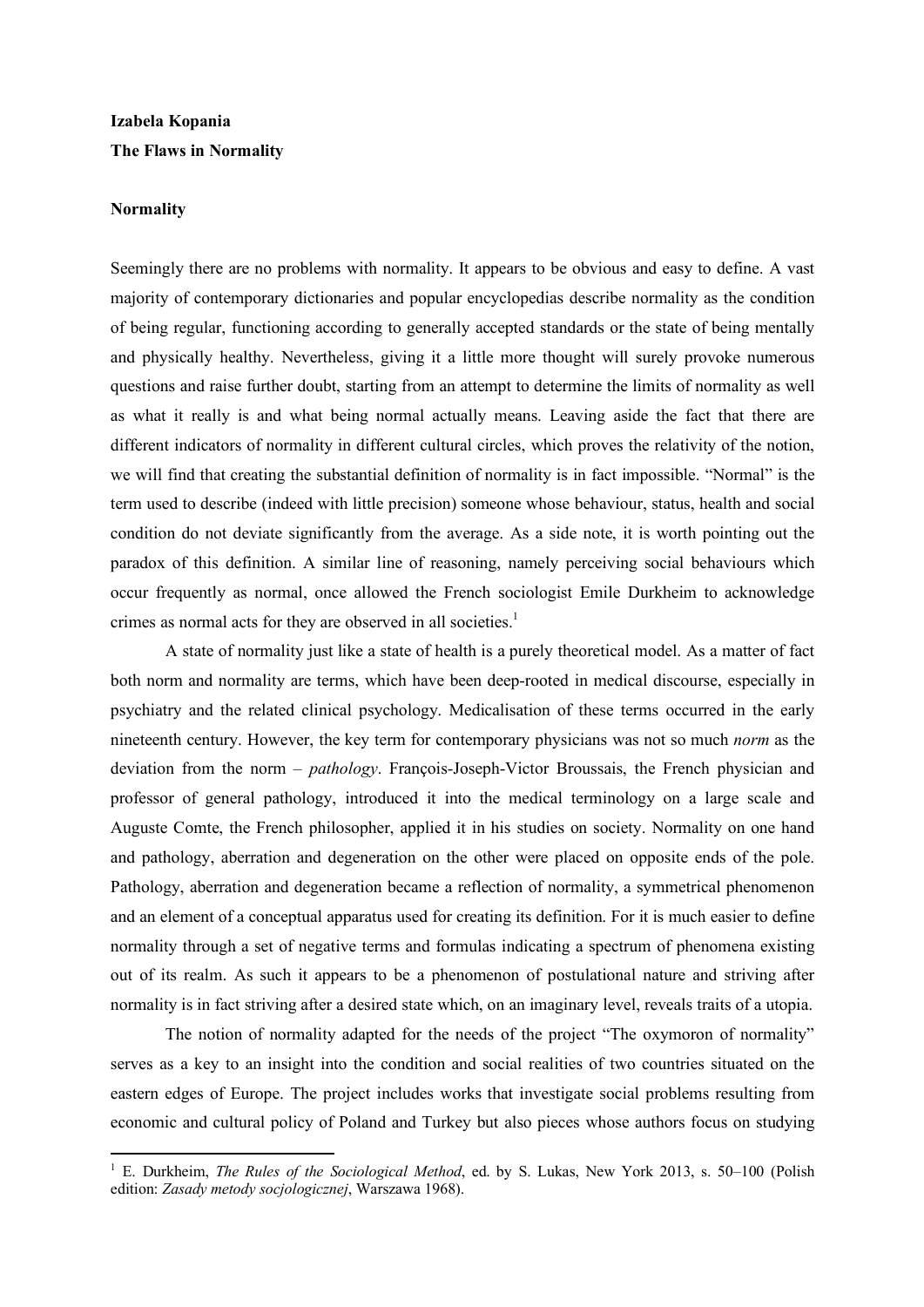fundamental issues like evil, national myths or individual and collective identity. The phrase "oxymoron of normality" adopted as the title of the exhibition alludes to the title of the text by the Bulgarian historian Alexander Kiossev. The phrase itself is a collocational, grammatical and, above all, semantic aberration. This linguistic formation does not in fact mean anything. It does not bear a coherent message. The essence of an oxymoron, a figure of speech composed of contradictory terms, is best represented by its Greek etymology: *oxys* (sharp, pointed) and *moros* (dull, foolish). Based on the principle of a semantic contradiction, an oxymoron is closely related to a paradox, whose nature is contradictory not only semantically but also logically.<sup>2</sup> Attention has been brought to its cognitive function many times, which has been considered to support the bringing out of complicated meanings, exposing hidden content as well as revealing the dialectical complexity of states and phenomena.<sup>3</sup> Redefining the original meaning of the words constituting an oxymoron results in the decrease in the power of its internal contradiction and enables a new value to be brought out from the semantics of such a combination. Speaking of an oxymoron or the oxymora of normality in the context of the exhibition, we examine the phenomena, which fester and aggravate this purely postulational state of homeostasis.

#### **Normality between East and West**

**.** 

As indicated by Kiossev, "normality" had always been a key word in the political discourse in former Communist Bloc countries at the time when their fate was being played out. <sup>4</sup> This is when the wishful nature of this state fully revealed itself – the desired condition, different from the current one, yet defined imprecisely. This fluidity of understanding the new normality is expressed well by the comparison to the clearly stated regulations imposed on a society functioning in the reality of regime. Having examined normality in socialist countries, Dana Koleva defines it as the common ground where norms imposed by ideology meet those springing from the practice of social life.<sup>5</sup> This kind of "normality" lacks alternatives; centralised government does not find a counterbalance in a democratic society, instead it spreads the control over individuals and defines their needs and possibilities. The margin of tolerable anomalies is narrow and the project itself is likely to be realised only due to the individuals approving of social roles tailored for them. Returning to normality as postulated in the times of revolutions meant adopting new social functions (or going back to the old ones whose continuity had been interrupted by years of subjugation), reorganising institutional life anew and restoring the "normal" state. These demands were accompanied by the symmetrical watchword: the

<sup>2</sup> L. Banowska, *Paradoks poetycki i formy pokrewne jako tworzywo literackie*, "Pamiętnik literacki", XCII, 2001, issue 2, p. 169–171.

<sup>3</sup> W. Chlebda, *Oksymoron* versus *oksymoron*, "Przegląd humanistyczny", 1984, no. 4, p. 131–139.

<sup>4</sup> A. Kiossev, *The Oxymoron of Normality*, text here: http://www.eurozine.com/articles/2008-01-04-kiosseven.html (accessed: 15.05.2014)

<sup>5</sup> D. Koleva, *Socialist Normality: Euphemization of Power or Profanation of Power?*, in: N*egotiating Normality: Everyday Lives in Socialist Institutions*, ed. by D. Koleva, New Jersey 2012, p. XIV.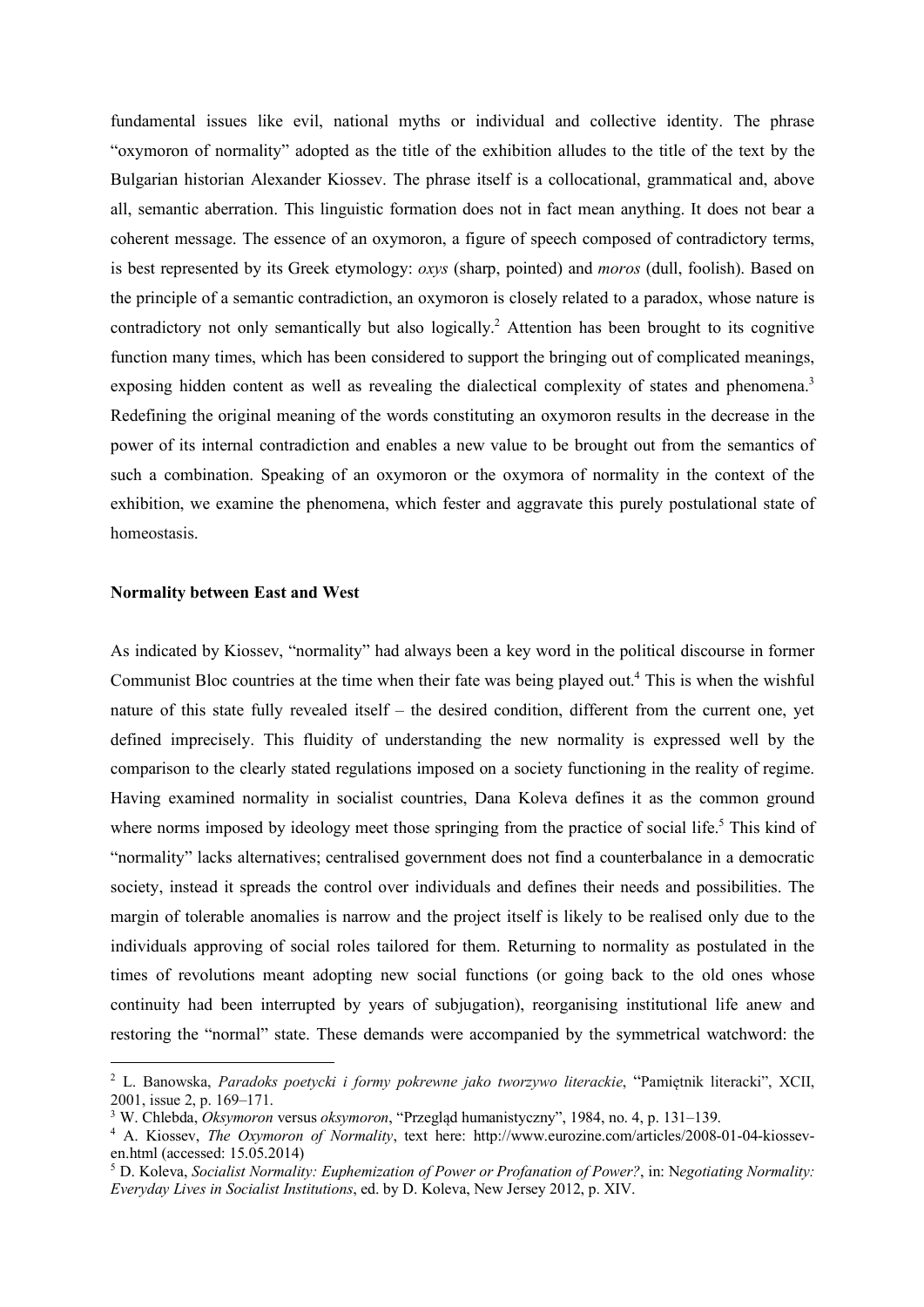return to Europe.<sup>6</sup> And so normality had its model – the western neighbour separated from the Eastern bloc by the Iron Curtain. The perception of normality in Eastern Europe was obviously conditioned by the social anxiety, the chaos in public administration as well as the instability of both collective and individual identity. The anticipated state of normality was imaginary and symbolic and had its basis in ideas of freedom, truth and justice, which were slightly naïve. As Kiossev noticed in his discourse, entering normality, which for many countries from the former Eastern bloc meant joining the European Union in the process, led in fact to a situation where the preconceptions about Europe / normality met head-on with the reality of the European social and economic policy.

The vision of normality identified with the Old Continent has been present in both Polish and Turkish experience. For Poles it first meant longing for what was behind the Iron Curtain, then access to the EU and finally the attempts to find Polish identity in the context of the Old Europe's economic, civilisational and cultural achievements. Political debates on Turkish EU access are still relevant and the episodes of searching frames of reference in Western Europe had taken place in Turkey much earlier. Orhan Pamuk tackles this subject in a very suggestive way in one of his essays. He describes Europe as an imaginary territory: something to aim for; a model of life on the one hand and a threat on the other. 7

# **Normality, Policies, Metaphor**

The political East-West axis is one of the key notions considered when discussing the identity of Polish society after joining the European Union. Symbolically marked geographical notions are connected with a number of relatively stable stereotypes. In relation to these stereotypes, autostereotypes are created by Polish people and the conventional image of Poles is constructed by societies of other countries. The aforementioned Kiossev used the East-West opposition as a starting point for defining the condition of the post-communist countries. The Bulgarian historian called them *self-colonising cultures*. 8

Postcolonial research methods have become one of the instruments used to describe Polish social reality, as well as the cultural statements arising within its boundaries.<sup>9</sup> This discourse revealing the roots of aberrations, hidden in literature, theatre or visual arts, that shape the condition of

<u>.</u>

<sup>9</sup> See: A. Chmielewska, *Czy i jak możemy korzystać z badań postkolonialnych?*, in: *Perspektywa* 

<sup>6</sup> A. Kiossev, *The Oxymoron of Normality…*

<sup>7</sup> O. Pamuk, *Where is Europe?* in: idem, *Other Colours. Writings on Life, Art, Books and Cities*, London 2007, p. 189–192 (Polish edition: *Inne kolory*, Kraków 2012). 8 A. Kiossev, *Notes on the Self-Colonising Cultures*, text available here:

http://www.kultura.bg/media/my\_html/biblioteka/bgvntgrd/e\_ak.htm (accessed: 15.05.2014); idem, *The Self-Colonizing Metaphor*, text can be found here: http://monumenttotransformation.org/atlas-oftransformation/html/s/self-colonization/the-self-colonizing-metaphor-alexander-kiossev.html (accessed: 15.05.2014).

*<sup>(</sup>post)kolonialna w kulturze*, ed. by E. Partyga, J.M. Sosnowska, T. Zadrożny, Warszawa 2012, p. 15–27. Basic literature can be found there.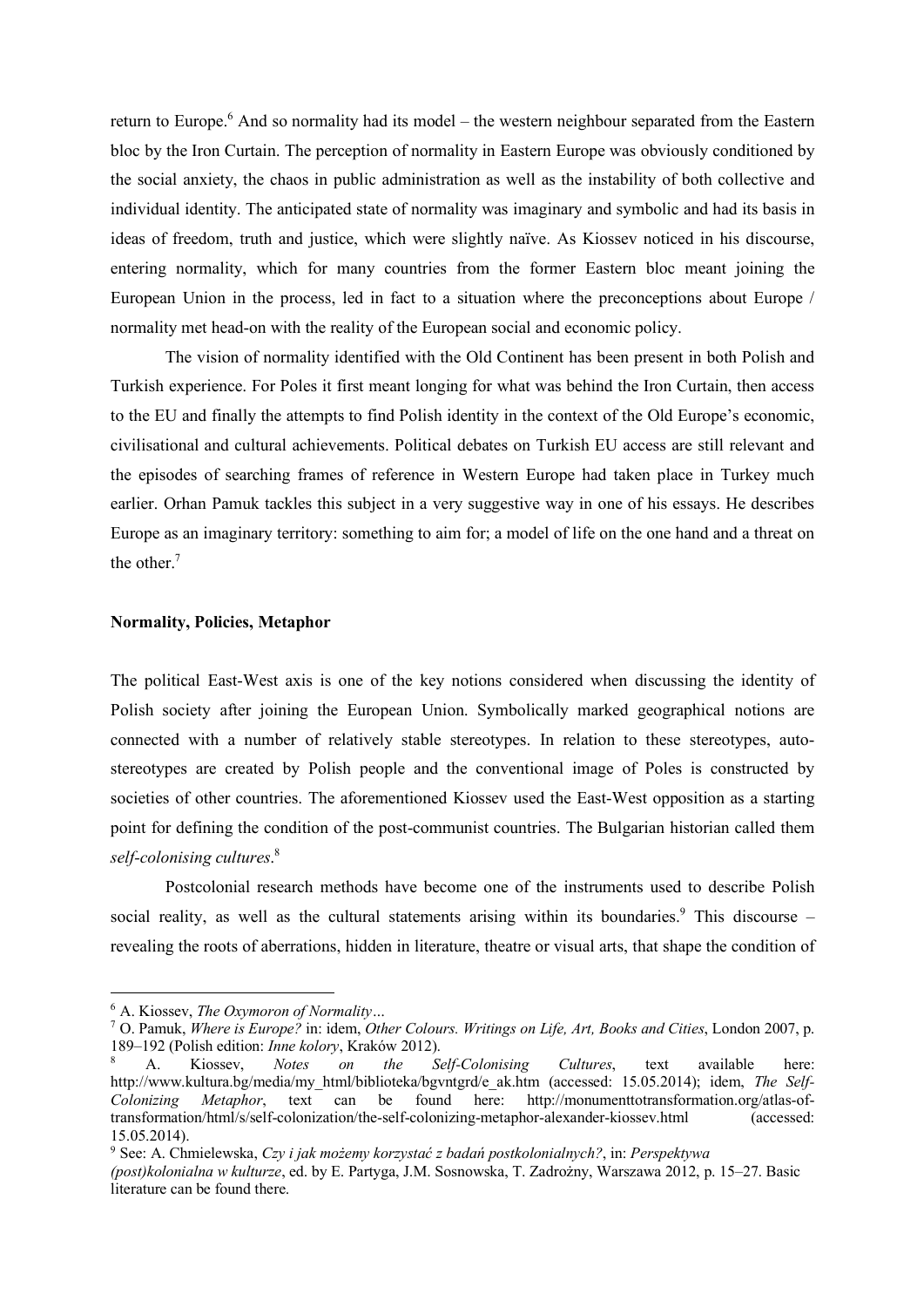contemporary society – is used by **Jadwiga Sawicka**. In the installation *Maria Janion* (2014) she refers to the work of a literary scholar, an emblematic figure on the Polish ground for these types of studies, who for the purpose of the analysis of the romantic ideas adopted the thesis developed by Edward Said for the studies of European Orientalism. Janion's writings belong to a canonical treatises dealing with national myths, mentality, and collective feeling of superiority and inferiority. In *Niesamowita Słowiańszczyzna* [Uncanny Slavdom] (2006) the researcher wrote directly about a common tendency for Poles to feel inferior to the West, about their sensation of inability to overcome their own deficiencies whilst despising everything that is Eastern and a paradoxical sense of moral superiority over the decayed West. Janion sees the sources of split identity and national complexes in the constant negation and displacement of Slavic heritage, and an internalised need to strive to Old Europe. Examining, from the perspective of considerations of normality, the fundamental issue of the position of Poland on an attitudinal map of Europe, Sawicka referred to another Janion's work – a collection of essays *Do Europy: tak, ale razem z naszymi umarłymi* [To Europe: Yes, but Together with our Dead] (2000)*.* In that work, published before the accession of Poland to EU, the researcher wrote about the necessity of going through the past (romantic messianism or the Polish-Jewish relationships) and accepting the eastern origins – as an inevitable condition for building an integrated identity that is the guarantor of a stable functioning in new reality. The artist selected the key quotes from Janion's book, fragments of analysis containing social diagnoses, which she included in the range of books-objects created by herself. They are accompanied with collages made of grey photographs of grungy and shabby walls, and taken out of context, printed on a characteristic fleshcoloured background, precise expressions from the researcher's essays. Statements and symbols depicting the mood of the street life, together with expressive announcements ("life is somewhere else", "The nation and the country", "nobody will love us anymore"), become here the sign of an undervalued community, marked by the past and excluded.

The condition of the aforementioned group is also presented by the installation of **Konrad Smoleński,** in a more symbolic, and less historical and contextualised way. *Volume Unit* (2014) is a makeshift construction built from sound signal gauges mounted to a stand. Electricity is sent to the gauges by means of four channels which are connected and disconnected by electrical drivers in due time. Meters register a whole spectrum of voltages, different levels of load. The indicator exceeds the scale when the voltage is too high, when it is low it goes down to zero, and there are plenty of compromises between the two extremes, voltage separation on several gauges, taking the power over by the combined devices. In an unstable community in regard to its identity the states of extreme depression change into quivering obsession, and externally stimulated intermediate stages that are within the limits of what is normal, constitute a social, economic and political condition on which a group functions.

Sawicka's and Smoleński's works define polar opposites when it comes to the subject of normality: political, strongly placed in reality and the sphere of symbolical tension of two countries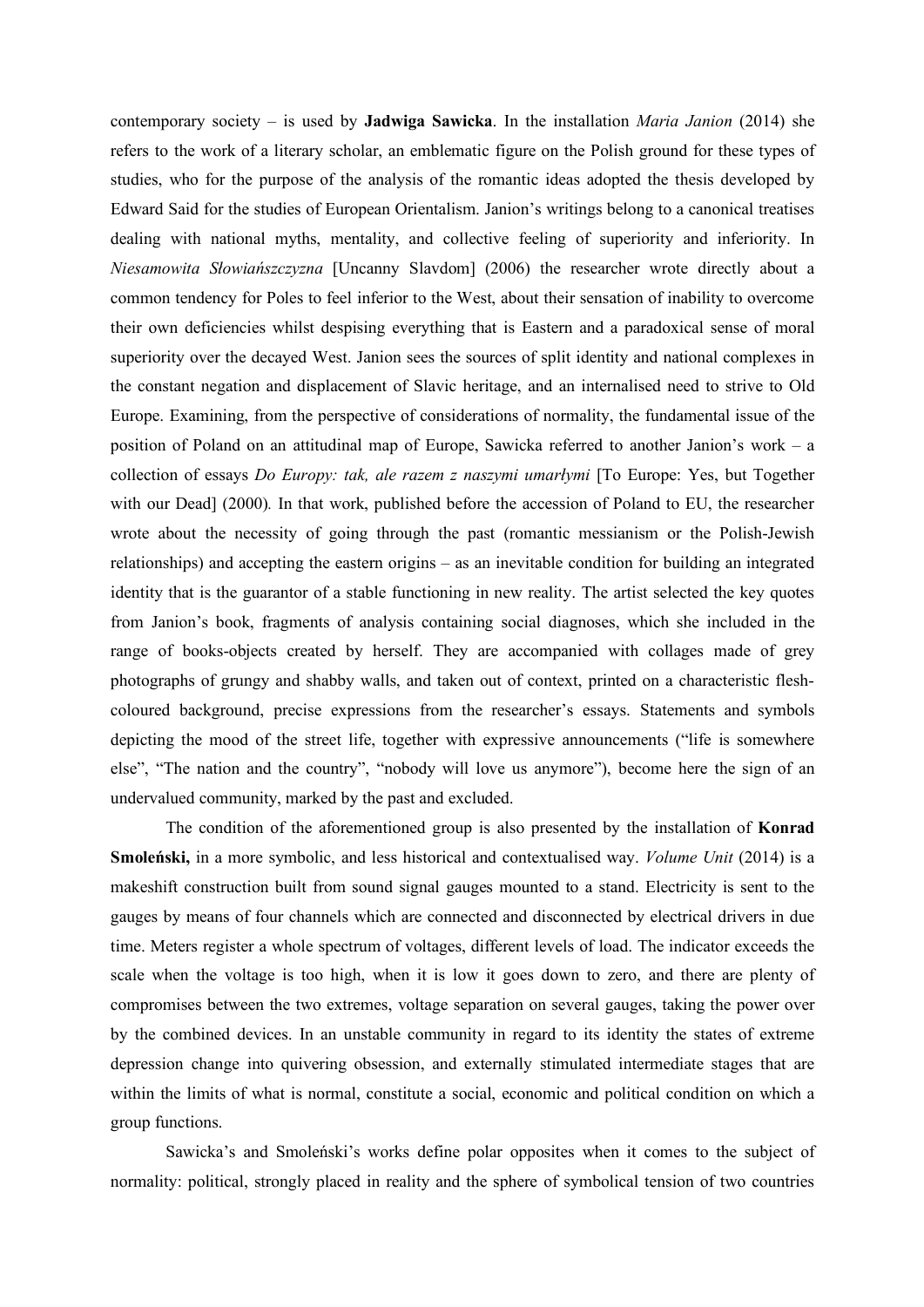located on the edges of politically perceived Europe, and metaphysical, referring to universal issues, frequently hidden under the surface of social and historical context.

## **Normality of Self-Colonising Cultures**

Created for the needs of the project, the map of phenomena regarded as aberrations, consisting a negative definition of normality, arose mainly from observations of social behaviour, professed values, stereotypes and self-stereotypes present in the collective imagination. The question of the element of the heritage being beyond the mainstream of culture, the problem of religiousness and patriotism, regarded as constitutive feature of Polish identity, the issue of the collective taste of Poles as well as the place of culture in the policy of the country – became a starting point to expose the appearance of normality.

The processes of forgetting and denying realised on many grounds, along with inevitable consequences of cultural and economic transformations are presented in the video *A Study of Memory* (2014) by **Franciszek Orłowski**, made in The Museum of the Village in Białystok. Workers from a professional cleaning company were taken into of the cottages and using modern equipment, which was in contrast with the archaic household furnishings, they cleaned the inside. The gesture of tidying up consecutive chambers has a double meaning. On one hand dusting is tantamount to a typical for postmodern purification of space, and at the same time it tears other layers of meanings, traces of life of the objects, their biography growing almost independently from ongoing human life. On the other hand – mechanical cleaning of folk culture can be interpreted as throwing its authenticity on the scrapheap, closing it in disregarded ethnographic museums, taking only these elements from its oeuvre that after reinterpretation match the modern, usually pop cultural vision. An important element of the legacy, or what is more, as once considered the roots of Polish culture share a lot with other elements of the heritage, giving space to the overcoming global values.

*Sealed reports* (2014) by Can Altay can also be perceived in similar categories. In this context *Lotus flower pedestal databent with 'The Meaning of Vietnam' by Chomsky* is special. The photograph presenting the plinth in the shape of a lotus flower in the temple, in the Vietnamese Culture Centre "Thang Long" was made by Altay during his stay in Warsaw (2010). The Centre together with the temple were destroyed soon after, due to the organisation of Euro 2012 and the construction of the National Stadium. The photograph shows the moment just before the demolition of the building, after the Vietnamese removed the figure of a Buddhist goddess from the plinth. This picture, being evidence of the influence of an intense revitalisation of squalid parts of the town on the Vietnamese community, was almost imperceptibly processed by digitally adding Chomsky's (1975) text, referring to the policy of the United States towards South-East Asia. In Altay's shot local is defeated by global, minority by majority, Vietnamese spiritual oasis gives in to the pressure of economy and prestige, which are within the notion of western standards.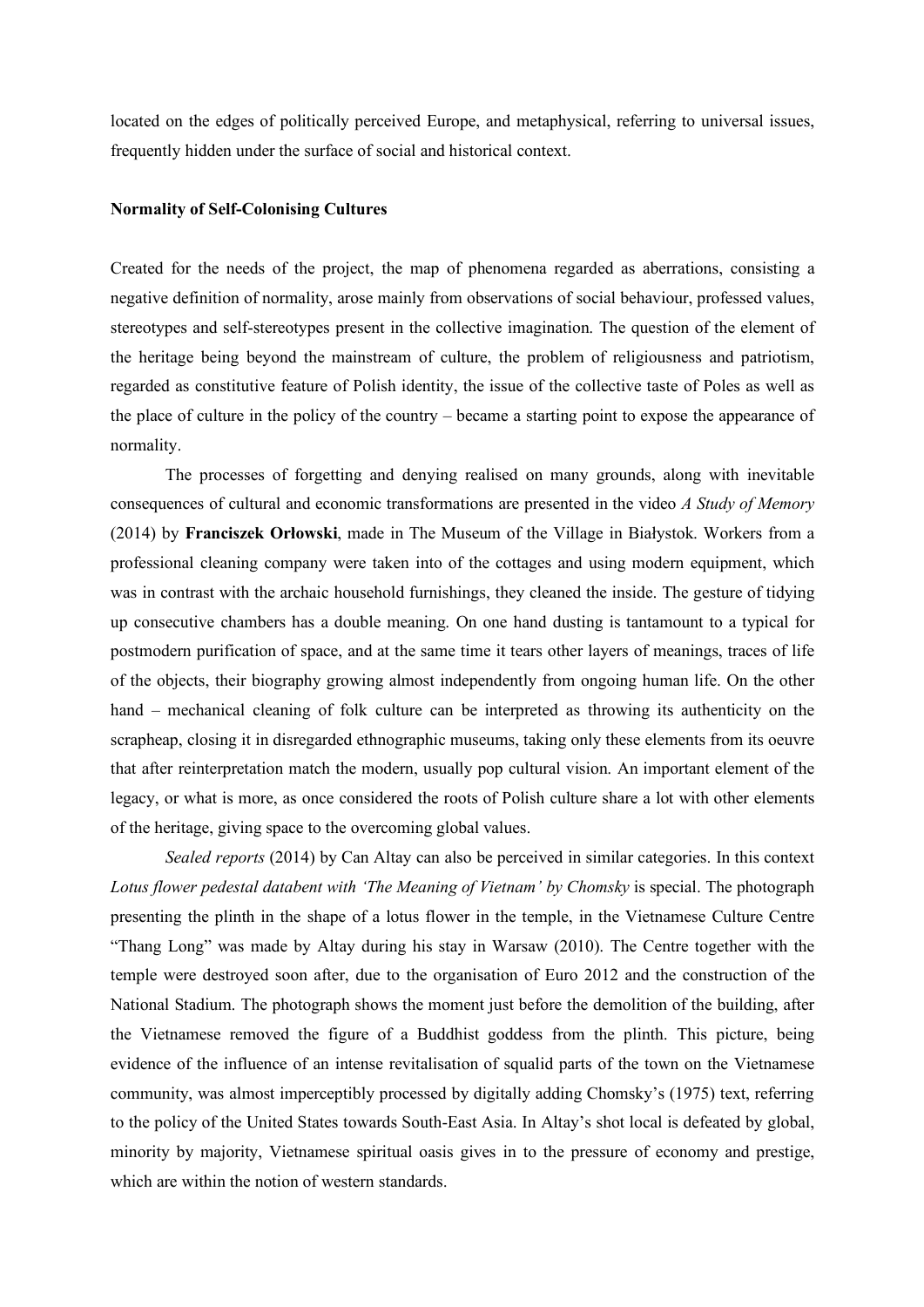The object of **Franciszek Orłowski** (2006) – bearing the words said by John Paul II during his pilgrimage to Poland in 1979 – is not only a result of indirect deliberations on the aspects of stereotypical Polish religiousness, but a commentary on the presence of spiritual elements in society. The often-cited fragment of this homily: Let your Spirit descend! Let your Spirit descend and renew the face of the earth. This land!, having both the spiritual meaning  $-$  a call for revival  $-$  and political (because of the political system in Poland at that time), was embossed on a new tyre tread. The way that Orłowski used such a symbolical sentence for Poles, allows for an interpretation in two categories, that is religious spirituality, but also secular. Words themselves along with the artist's gestures reveal the values dominating in society, the values related to the material sphere of life, the well-being regarded as luxurious goods and lush consumption.

The issue of faith and religion is presented from a different perspective by **Piotr Wysocki** in his multimedia sculpture *The Cross* (2011). This is related to the cross which was spontaneously set on Krakowskie Przedmieście in Warsaw during the time of mourning for the victims of the Polish plane crash with the national delegation to Smolensk. Video material shown on 14 screens was recorded by the artist and Mieczysław Zieliński, an amateur film maker, patriot and former scout, who has been documenting Masses and national celebrations. The shots of collective contemplation and grief immediately after the crash intertwine with the frames from the funeral of the presidential couple, and also with subsequent events i.e. "the fight for the cross". Simultaneous projections constitute a cross section of social attitudes and moods: ranging from people focused on the prayer and scouts with flags to fanatics blinded by ideology; from religious and secular dignity to baleful nationalistic rhetoric, extreme Catholicism, anti-government, anti-Semitic and anti-Russian slogans. All the fragments recorded after the plane crash reveal the entanglement of society in fanaticism, politics and misunderstood patriotism. The latter became the subject of ironic deliberations of **Oskar Dawicki.** The work *This is not a flag* (2014) presenting the corner of a room with white walls and the floor covered with a red carpet, with a human silhouette shaped underneath, can be treated literally as the expression of being overwhelmed by national rhetoric, both verbally and visually. White and red fill the entire space, the sense of emptiness is smoothed out by the excess of symbolism. Both national symbols and the word patriotism itself appear quite often in the context of state events and political discussion, therefore they become trivialized and deprived of their initial meanings and values.

The series of photographs *Happiness* (2008) by Marek Wasilewski refers to consumption models in a new, post-revolutionary reality. Economic changes, particularly the ones related to the goods and service market, constituted the driving force behind the transformations in the sphere of private life. Unknown to the communistic society the possibility of choosing among different patterns and materials allowed for an individual expression, not regulated or manipulated by the statecontrolled economy. Wasilewski's project shows the fiasco of this perspective. The ideas of Poles regarding happiness and well-being, which are materialised by a detached house, seem to be similar. Constructions built are usually realised according to catalogues, standard architectural designs.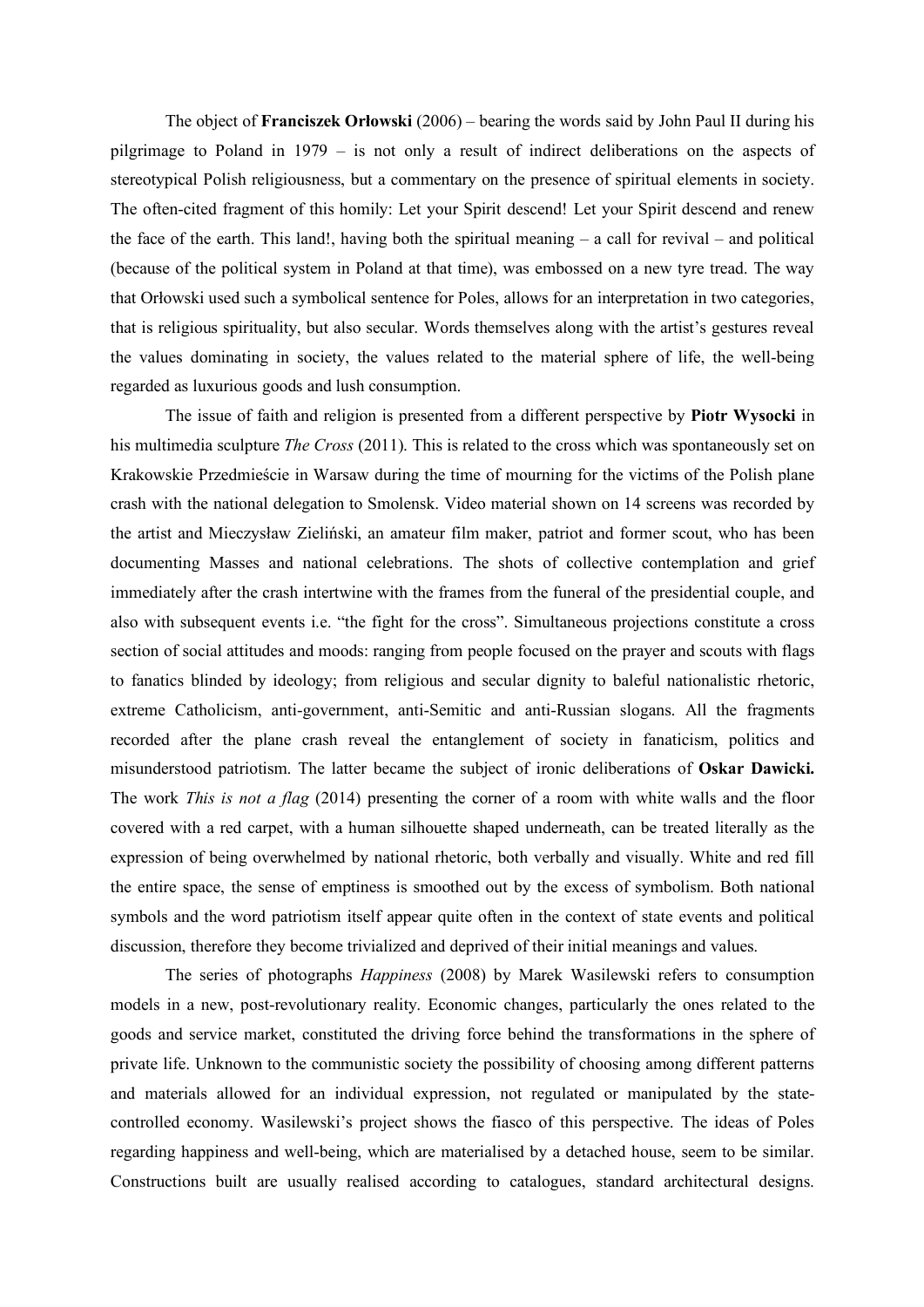Individual expression is subordinated to a collective taste, and creating one's own image, despite the potential liberated by the power of imagination, has never been so hindered by the need to follow popular trends.

*Freelancer* (2013), a photographic self-portrait of Zbigniew Libera as a social exile has an allegoric dimension, and the main character of the triptych  $-$  a man, living wild and captured by a railway worker – is a figure of the artist placed in the legislative and socio-economic reality of contemporary Poland. Libera's work which shapes the image of the author as both a freelancer and outcast, ironically referring to the autonomy of freelancers, is in fact a question about the place of art in the reality of a still developing country that aspires to be in Europe. The answer is in absolute terms pessimistic – according to governmental priorities culture loses with the economy, and the artists fall into the trap of freedom at the same time broadening the circle of people who are excluded by the regulations of social life. Libera has paid attention to the material status of artists multiple times, such as during the event A Day without  $Art - a$  Poland-wide strike by artists (2012).

# **Encounters with the** *Other*

In the process of shaping the picture of normality that emerges from the exhibition, an important space is given to deliberations about the *other –* next to the aforementioned observations of own society or remarks made about it from the distance perspective. *The others* are both the strangers coming from the outside, pervading the culture, unwanted and omitted, whose presence is strongly perceptible – and also the neighbours that have been placed in the cultural landscape for ages. The video *Foxes* (2005) by **Can Altay** deals with the experience of the contact with the *other.* The artist builds a metaphorical picture of observation, cognition and gradual closeness to the otherness and the attempts to domesticate it. Both the observers and the observed take a defined attitude towards each other, they negotiate the space and the rules of the meeting, at the same time preserving their autonomy.

Diptych by **Ali Taptik** refers to much earlier, than the current negotiations with the EU, encounters with Europe. The artist brings back the years of the authoritarian regime of Mustafa Kemal Atatürk (1923–1938), and his aggressive politics of modernization and Europeanization of the Ottoman Empire, on the legislative, social and economic level, but also on cultural plane. Diptych *Trans-Kript* (2012) consists of a photography of the monument that outlines the borders of a military exercise area, with a poem curved in stone, written in the Ottoman alphabet in the honour of an infantry rifleman, and a printout of the transcription of this text into modern Turkish. There is an inscription "Down with fascism" both on the monument and on the printout, respectively in Turkish and Arabic script that is used to write down the Ottoman language. Taptik brings back *Dil Devrimi* – a radical reform of the language and the Ottoman alphabet conducted rapidly in 1928 that is crucial for the culture of the ancient Empire. The language was cleared out from Arabic and Persian influences, which were replaced by Turkish equivalents, archaic Old Turkish or borrowed from European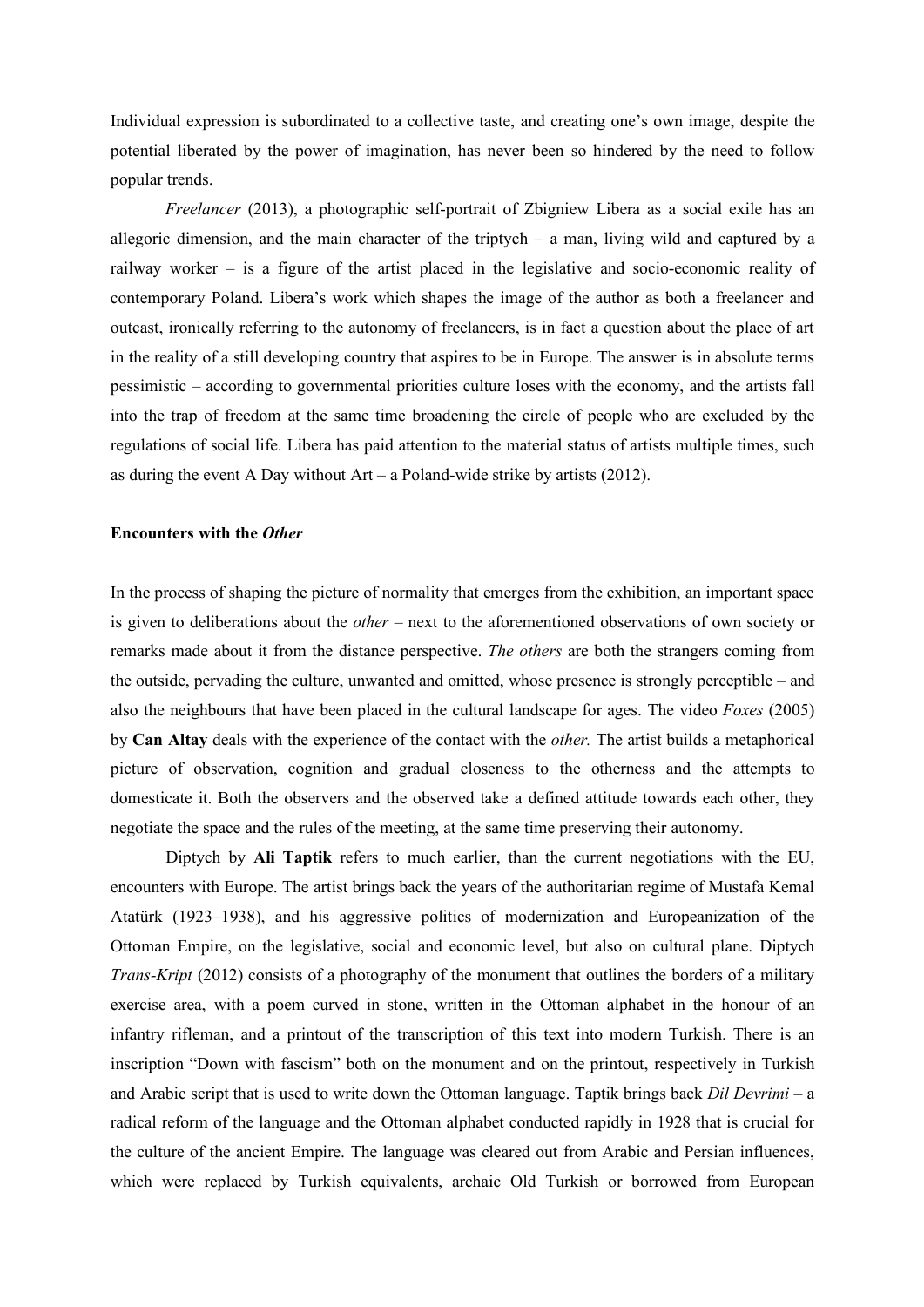languages; Latin script supplemented with Turkish diacritical marks was adopted for writing. The process of Europeanization conducted by Atatürk in Turkey is treated by the artist as cultural discontinuity between the traditions of the Old Empire and modern Turkey. One of the results of *Dil Devrimi* is the silence of the history, being the result of the impossibility of deciphering the archival resources, written before. This causes the lack of continuity between the past and the present experiences.

Fatma Bucak and Hera Büyüktaşçıyan concentrate on the religious identity and political tensions which are now present in Turkey. In a meditational, being almost a ritual performance *Blessed are you who come - Conversation on the Turkish-Armenian border* (2012) by **Fatma Bucak**, she tests, so essential for Turkish traditional society, relationships coming from the gender hierarchy and ethnic differences. The identity of the artist is important here, for the way she talks about a varied society – she is a woman born in a Kurdish family, whose members had a strongly critical attitude towards the politics of the country.

Against the background of a ruined church, Bucak wearing a black dress is breaking the bread and giving it to twelve olderly men. The participants of the performance are clearly confused, their somehow forced neglecting poses along with a clear undermining of the sense of the whole event clearly demonstrate the attempt to define the situation. Bucak arranged the meeting on a difficult ground, for various reasons: in a Turkish border village, which used to be the residence of Armenians, the place where Christian Europe meets Muslim Middle East, a thought-provoking place to think about the Turkish-Armenian conflict from the 20's in the last century, and the massacre of Armenians during the First World War. The artist builds a situation of alienation, where artificial, geopolitical divisions are not so obvious any more.

**Hera Büyüktaşçıyan** refers to the functioning of the minority communities within Turkish society. *Panarchy* (2012) is built from massively produced Fabergé eggs, which are close shut and blocked by a stone inserted into. In the initial, the fullest version of the installation it was composed of 1500 objects, which gave it a symbolical meaning: 1500 is the number of Greek minority living in Turkey.<sup>10</sup> The title of this work, associated with its significance constitute a figure that is close to paradox. The term panarchy refers to a utopian state system, where all forms of governments coexist and the systems of values, needs and beliefs are legitimate. This radical socio-political model is based on affirmatively perceived diversity, extreme compromise whose basis is an unconditional acceptance of the otherness. Fabergé eggs blocked with stone bring back to mind authoritarian and totalitarian systems that only guaranteed the freedom of speech to the dominant group, whose policy towards the minority was based on xenophobia. In a popular culture Fabergé eggs are used to keep nick-nacks, which have a personal or sentimental value. Half open, with a stone inside they remain silent – the oppressed history and tradition of the expelled are quietened by the authorities.

 $\overline{\phantom{a}}$ 

<sup>&</sup>lt;sup>10</sup> Data concerning the number of Greek diaspora in Turkey come from the Greek Orthodox Patriarchate.